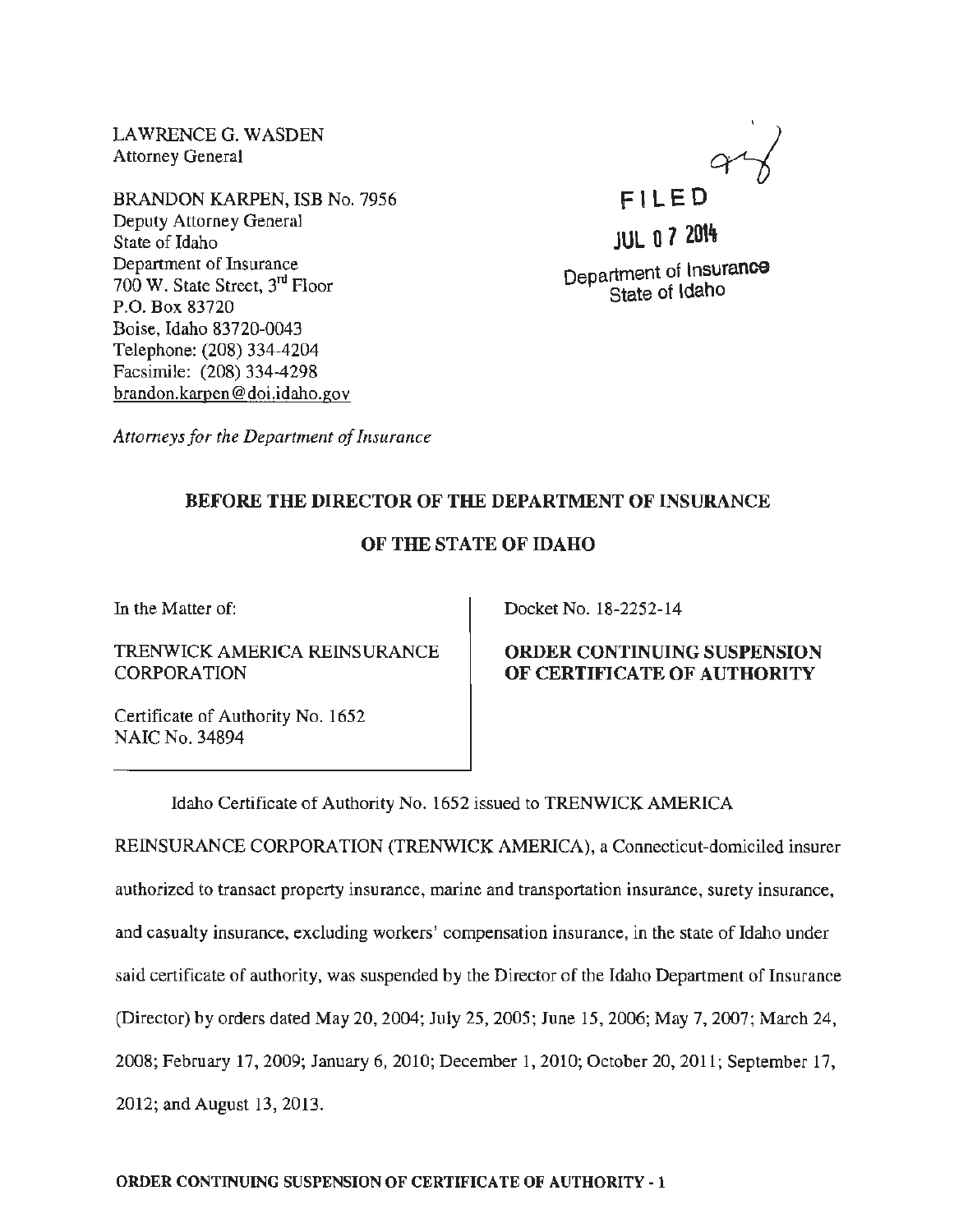A Consent Order placing TRENWICK AMERICA under administrative supervision, constituting "a delinquency proceeding" within the meaning of Idaho Code  $\S$  41-327(3), was entered by the Connecticut Insurance Department on September 2, 2003. Such order was superseded by an Amended Consent Order entered on August 6, 2012, which provided that TRENWICK AMERICA was to remain under administrative supervision.

The Director having reviewed the foregoing and the requirements of Idaho Code§ 41- 327, and good cause appearing therefor,

NOW, THEREFORE, IT IS HEREBY ORDERED, pursuant to Idaho Code§ 41-327(3), that Idaho Certificate of Authority No. 1652 issued to TRENWICK AMERICA be CONTINUED IN SUSPENSION, effective immediately, for a period of one (1) year from the date of this order. The Director may terminate the suspension sooner if the cause for said suspension is corrected and TRENWICK AMERICA is otherwise in compliance with title 41, Idaho Code.

IT IS FURTHER ORDERED that TRENWICK AMERICA comply with the requirements of Idaho Code§ 41-329, including§ 41-329(2), which provides: "During the suspension period the insurer shall not solicit or write any new business in this state, but shall file its annual statement, pay fees, licenses, and taxes as required under this code, and may service its business already in force in this state, as if the certificate of authority had continued in full force."

IT IS FURTHER ORDERED, pursuant to Idaho Code  $\S$  41-330(1), that, within four (4) days after notice of this suspension is provided, TRENWICK AMERICA shall notify, by any available means. every person authorized to write business in the state of Idaho by said insurance company, to immediately cease to write any further insurance business for TRENWICK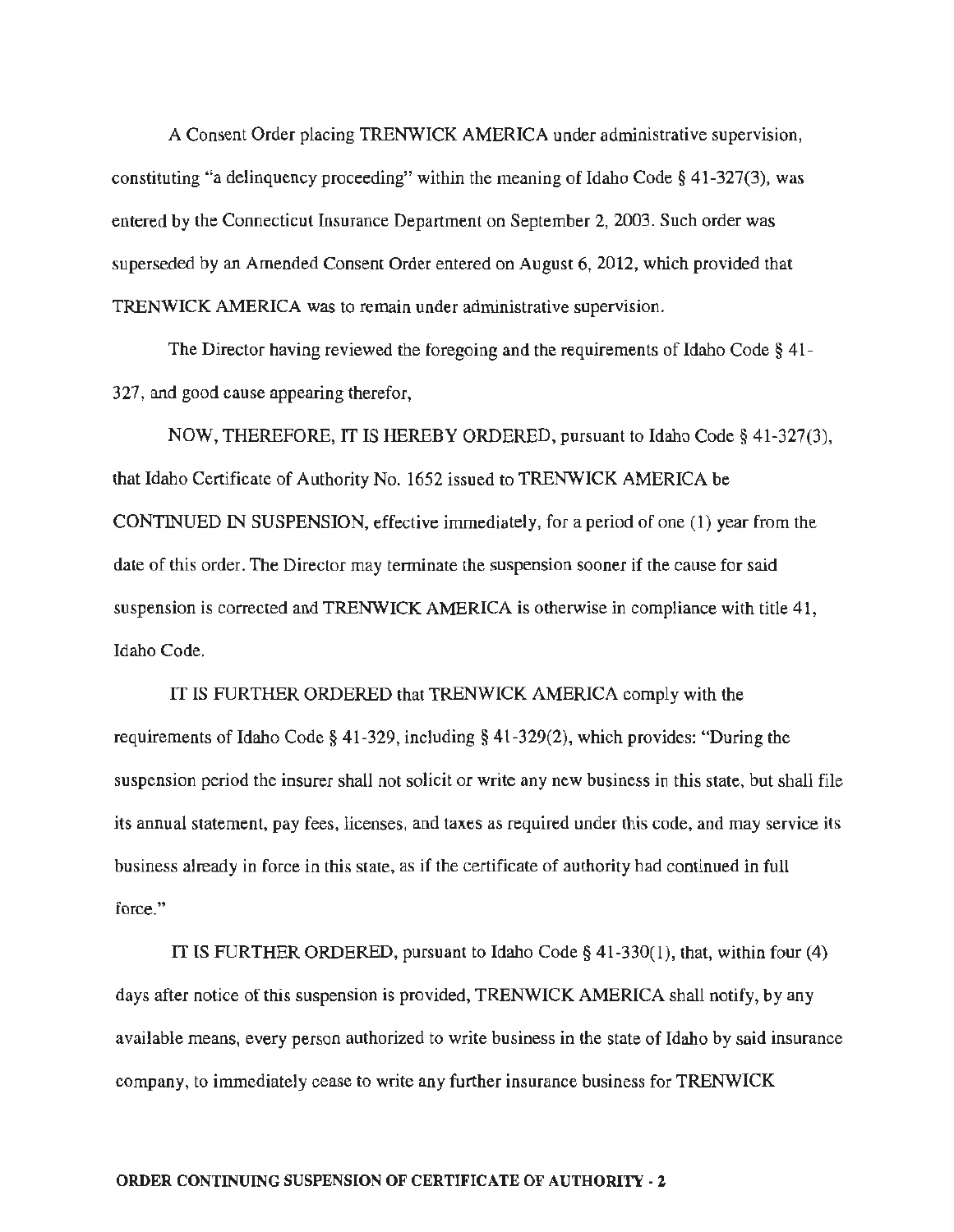AMERICA in Idaho, unless such action has already been taken pursuant to prior order of the

Director.

DATED this  $\frac{1}{10}$  day of July, 2014.

STATE OF IDAHO DEPARTMENT OF INSURANCE

llan feal WILLI **Director** 

NOTIFICATION OF RIGHTS

This is a final order of the Director. Any party may file a motion for reconsideration of this final order within fourteen (14) days of the service date of this order. The agency will dispose of the petition for reconsideration within twenty-one (21) days of its receipt, or the petition will be considered denied by operation of law. *See* Idaho Code§ 67-5246(4).

Pursuant to Idaho Code§§ 67-5270 and 67-5272, any party aggrieved by this final order or orders previously issued in this case may appeal this final order and all previously issued orders in this case to district court by filing a petition in the district court of the county in which:

- 1. A hearing was held,
- ii. The final agency action was taken,
- iii. The party seeking review of the order resides, or operates its principal place of business in Idaho, or
- iv. The real property or personal property that was the subject of the agency action is located.

An appeal must be filed within twenty-eight (28) days of (a) the service date of this final order, (b) an order denying petition for reconsideration, or {c) the failure within twenty-one {21) days to grant or deny a petition for reconsideration, whichever is later. *See* Idaho Code

#### ORDER CONTINUING SUSPENSION OF CERTIFICATE OF AUTHORITY • 3